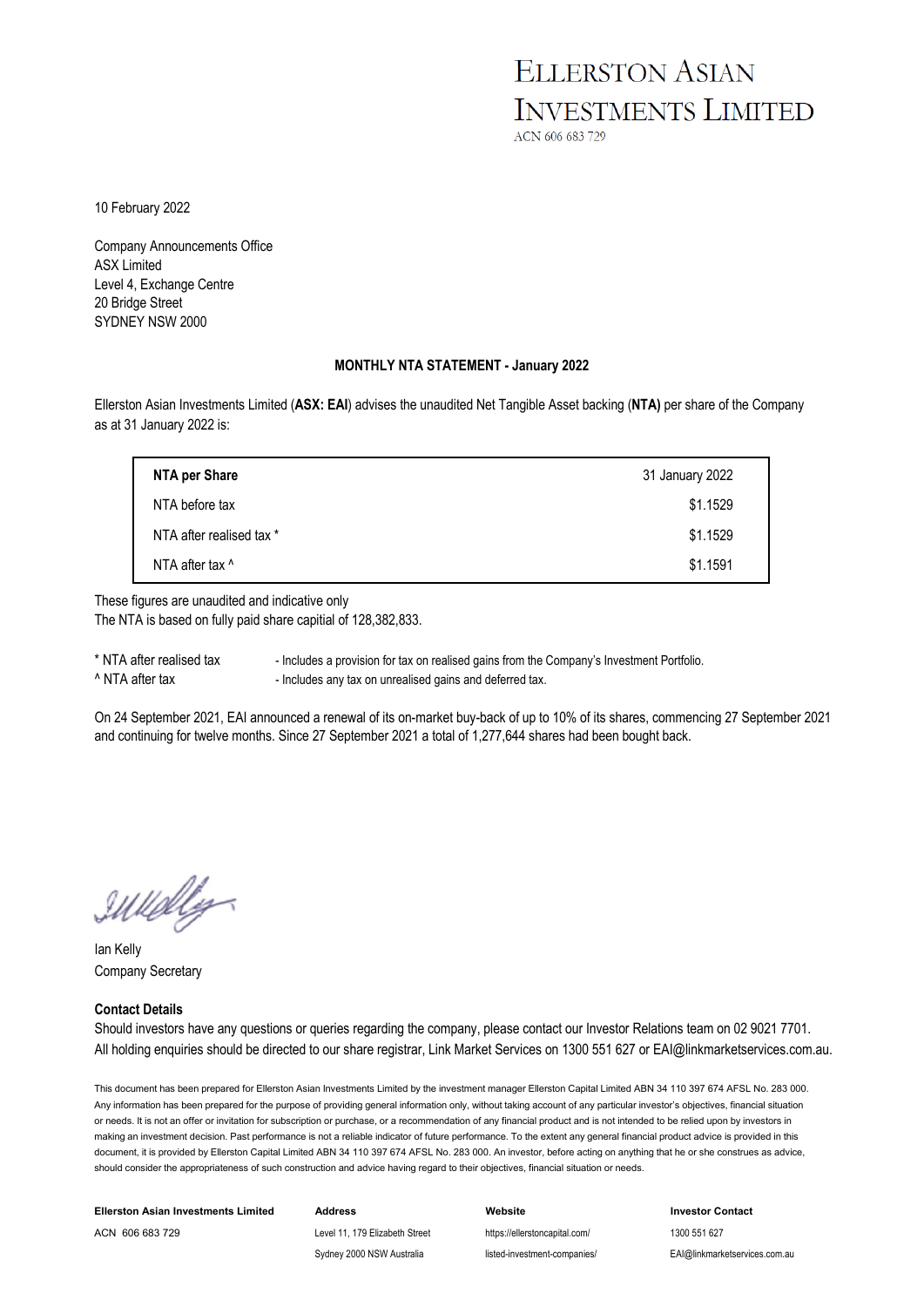

# **Ellerston Asian** Investments Limited (ASX: EAI)

### **Monthly Newsletter, January 2022**

#### **Key Information**

| Listing Date <sup>^^</sup>          | 4 September 2015 |
|-------------------------------------|------------------|
| NTA (before tax)*                   | \$1.1529         |
| NTA (after realised<br>tax)^        | \$1.1529         |
| NTA (after tax)**                   | \$1.1591         |
| <b>Share Price at</b><br>31/01/2022 | \$1.030          |
| FAI Market<br>Capitalisation        | \$132.2 Million  |
| Average<br><b>Management Fee</b>    | 0.82%            |
| Performance Fee                     | 15%              |

\* NTA (before tax) - Includes taxes that have been paid

^ NTA (after realised tax) - Includes a provision for tax on realised gains from the Company's Investment Portfolio

\*\* NTA (after tax) - Includes any tax on unrealised gains and deferred tax



CERTIFIED BY RIAA

#### **Performance Summary**

| Performance      | 1 Month  | 3<br><b>Months</b> | 6<br><b>Months</b> | 1 Year    | 2 Years<br>(p.a.) | 3 Years<br>(p.a.) | <b>Since</b><br>Inception <sup>^^</sup><br>(p.a.) |
|------------------|----------|--------------------|--------------------|-----------|-------------------|-------------------|---------------------------------------------------|
| Net <sup>^</sup> | 0.40%    | 0.25%              | $-4.48%$           | $-6.86\%$ | 3.88%             | 9.31%             | 6.64%                                             |
| Benchmark*       | $-0.03%$ | 0.42%              | $-2.78\%$          | $-4.99\%$ | 5.12%             | 7.33%             | 7.36%                                             |
| Alpha            | 0.43%    | $-0.18%$           | $-1.70%$           | $-1.86%$  | $-1.24%$          | 1.98%             | $-0.73%$                                          |

The net return figure is calculated before all tax provisions, after fees & expenses, includes the effects of the share buyback, and excluding the effects of option exercise dilution. Past performance is not a reliable ind \*MSCI Asia ex Japan (non-accumulation) (AUD)

Ellerston Asian Investments (EAI) was up 0.40% (net) in January versus the MSCI Asia ex Japan Index which was down 0.03%.

EAI aims to have a sustainable dividend policy based on multiple years of profit reserves. As at the end of January 2022, EAI's dividend profit reserve was approximately 17.4 cents per share.

January was a major risk off month for global financial markets driven by further re-pricing of US interest rate expectations. Developed markets performed relatively worse than emerging markets, with US, Japan and Europe all down around 5% for the month. We expect markets to remain volatile leading into a potential US Federal Reserve (Fed) rate hike in March. The EAI portfolio consists of high conviction, high quality companies based on extensive bottom-up research. The portfolio weighted average PE of EAI is currently  $\sim$  20x and the weighted average earnings growth is  $\sim$  18% for a PEG ratio of 1.1x. We believe these characteristics should allow the portfolio to perform resiliently in volatile markets. EAI is also currently sitting on 9% cash, which we will selectively deploy if opportunities arise amidst the volatility.

#### **Global Volatility**

Market concerns in January focused on not only the pace of rate hikes, but also on the possibility of the Fed shrinking its balance. The market is now pricing in the end of tapering by March 2022, almost 5 interest rate hikes in 2022 and the start of Fed balance sheet reduction before the end of the year. The prospects of a Fed balance sheet run-off has caused the most market consternation because it signals the end of the 'easy money' regime of the past two years. Compounding investor nervousness is the fact that there is a lack of historical precedents of US interest rates rising concurrently with central bank balance sheet runoff outside of the 2018 episode. Equity markets held up well during this period, but the concern this time around is that a policy mistake from an overly aggressive Fed may cause economic growth to stall or even lead to a recession. This is a risk that investors are starting to prepare for by reducing exposure to long duration, expensive growth stocks.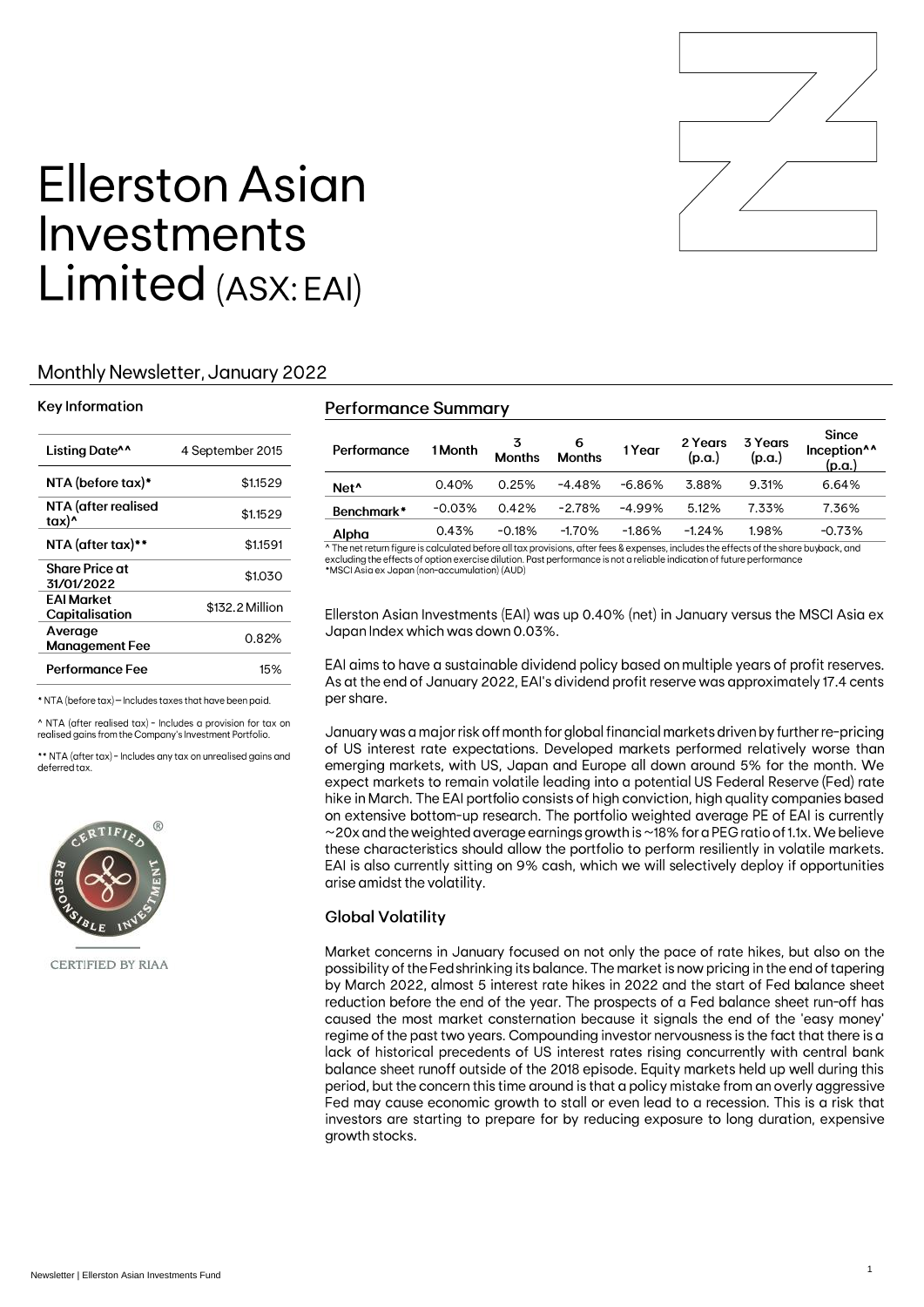As we have written about previously, EAI has taken a barbell approach to portfolio construction with overweight positions in high quality growth companies within the tech and consumer sectors as well as rate sensitives such as financials. It is also important to remind our investors that the focus for EAI remains steadfastly on the fundamentals of the companies that we own. This focus on business fundamentals allows us to objectively assess the long term prospects of our investments and will allow us to better navigate the 'noise' that often causes market volatility. Indeed, the latest reporting season has been a good one for our portfolio companies such as TSMC, Mediatek, Reliance, ICICI Bank and China Merchants Bank.

#### **Divergent Monetary Policies**

Whilst many of the world's central banks are heading towards monetary tightening, China on the other hand is entering an easing cycle. Indeed, there were further easing measures announced during the month with the PBOC cutting its policy rates by 10bps. This followed a 50bps cut in the Reserve Requirement Ratio (RRR) and a 5bps cut on the 1 year policy rate in December 2021. We expect further easing measures from the PBOC in the coming months as China continues to grapple with self-imposed COVID related disruptions, deleveraging in the property sector and the high base effect of +12.7% yoy economic growth in 1H2021.

Loosening financial conditions, progressive moderation of China's COVID zero policy throughout the year and a more benign regulatory environment provides a supportive backdrop for Chinese equities in 2022. We have therefore increased our weight towards China over the past month.

#### **Portfolio Performance Summary**

South Korea and Singapore were the largest contributors to alpha during January. Whilst, India was the largest detractor. At a sector level, Healthcare and Consumer Staples were the biggest contributors to performance. Meanwhile, Real Estate and Communication Services were the worst performers.

At a company level, DBS, China Mengniu and TSMC were the main alpha generators for the portfolio. DBS's share price was helped by the repricing of US interest expectations, which has seen the US 10-year bond yield move from 1.51% at the end of December to 1.95% currently. DBS is one of the most rate sensitive banks in Asia with each 25bps move in the US funds rate equating to  $\sim$  6% earnings uplift. Meanwhile, Mengniu was boosted by recent management comments re-iterating 'low teens' revenue growth and margin expansion in 2022. Finally, TSMC reported an impressive earnings result with the company guiding to 'mid to high 20%' revenue growth in 2022, which was above market expectations. Management also upgraded long term revenue growth guidance to 15-20% CAGR (vs +10-15% CAGR previously) and gross profit margin guidance to '53% or higher' (vs above 50% previously).

Tech Mahindra and Techtronic were the biggest drags on performance. Tech Mahindra was sold off after the company announced a number of minor acquisitions to bolster its digital engineering and fintech offerings. Although these acquisitions are likely to be EPS accretive, it nonetheless led to concerns over integration risk. We remain positive on the structural demand environment for outsourced IT services and believe Tech Mahindra to be one of the biggest beneficiaries of this thematic particularly given its exposure to the 5G investment cycle. Meanwhile, the share price weakness in Techtronic, reflected investor concerns that higher US interest rates will slow the housing market and therefore demand for power tools.

As always, if you have any questions regarding any aspect of the Fund or the portfolio, please feel free to contact us at info@ellerstoncapital.com.

Kind regards, Fredy Hoh